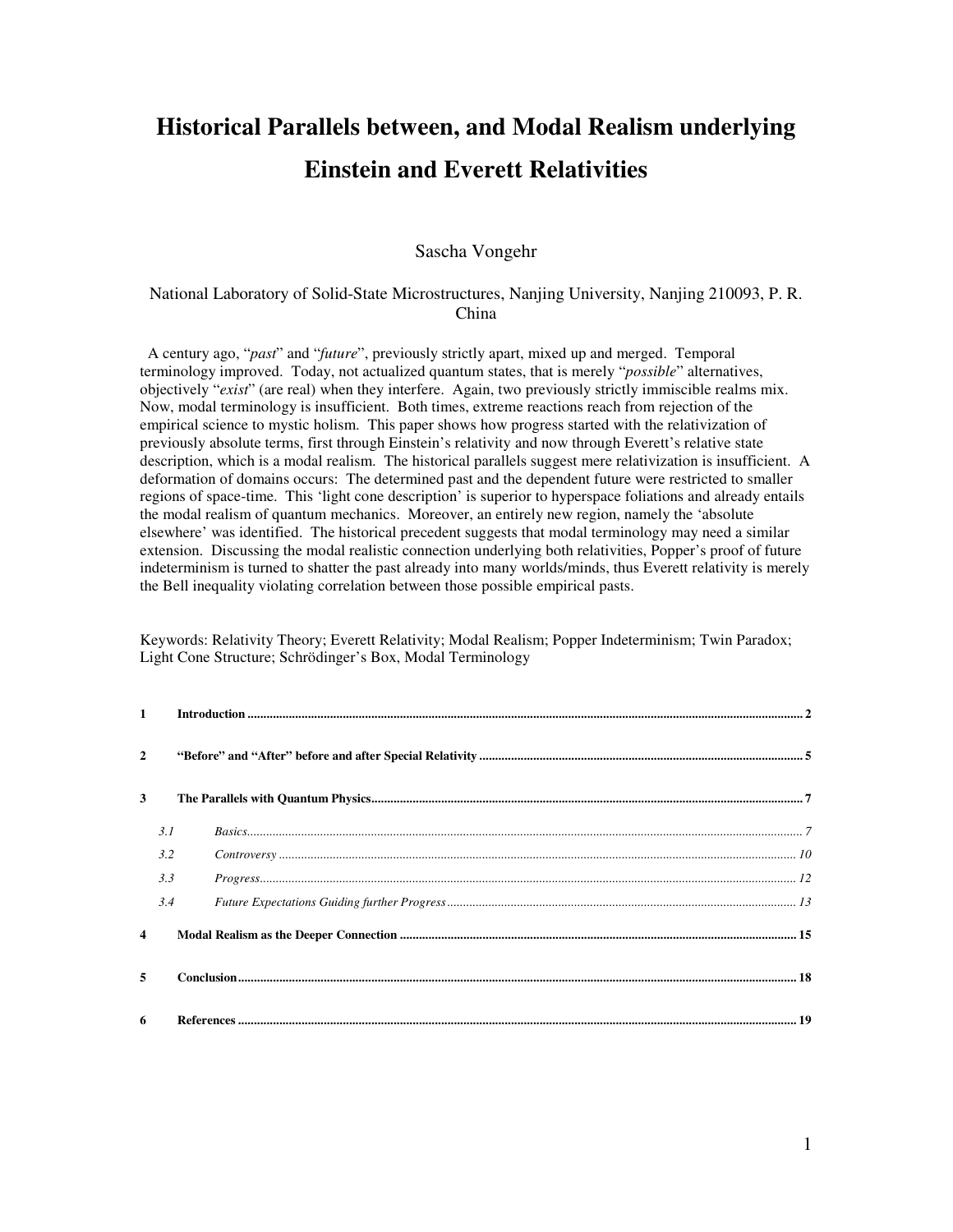#### **1 Introduction**

 Are virtual particles "real"; do alternative worlds "objectively exist"? We know the involved physics now, but there is no consensus on terminology. I believe that the improvement over pre-relativistic temporal terminology is not just a mere historical similarity. The involved relativizations are fundamentally the same modal realism. Keeping this in mind and taking the historical precedent as a guide should help the unification of the involved theories.

The present divides time into "past" and "future" (Fig. 1a). Experimental observation has proven these labels to be relative. If observer O moves relative to observer O\*, some of O's future belongs to O\*'s past. Doubting relativity of synchronicity and holding modern science suspect is one extreme response to this. The other extreme is to proclaim a so called block universe and that "time does not *exist*" (Barbour 2000)<sup>1</sup>. These opposing views go under various labels like "objectism" versus "eventism" (Maxwell  $1985$ <sup>2</sup>, "presentism" and so on, which all try to make do with the traditional and therefore likely inadequate terminology. Terminology grows along with science supplying novel, not verification transcendent distinctions. Relativization is a first step: The previous division into past  $(t < t_0)$  and future  $(t > t_0)$ , which was only relative to the choice of *t*0, became also relative to the observers' velocities. This suggests different hyperspace foliations, which are different ways to slice the single, four dimensional space-time, which naïve realism supposes to exist 'out there'. However, relativization and differently cutting one single world are not the whole story. The *determined* past and the *dependent* future, previously identical to past and future, respectively (Fig. 1a), transformed into cones (Fig. 1b). Importantly, something previously unknown joined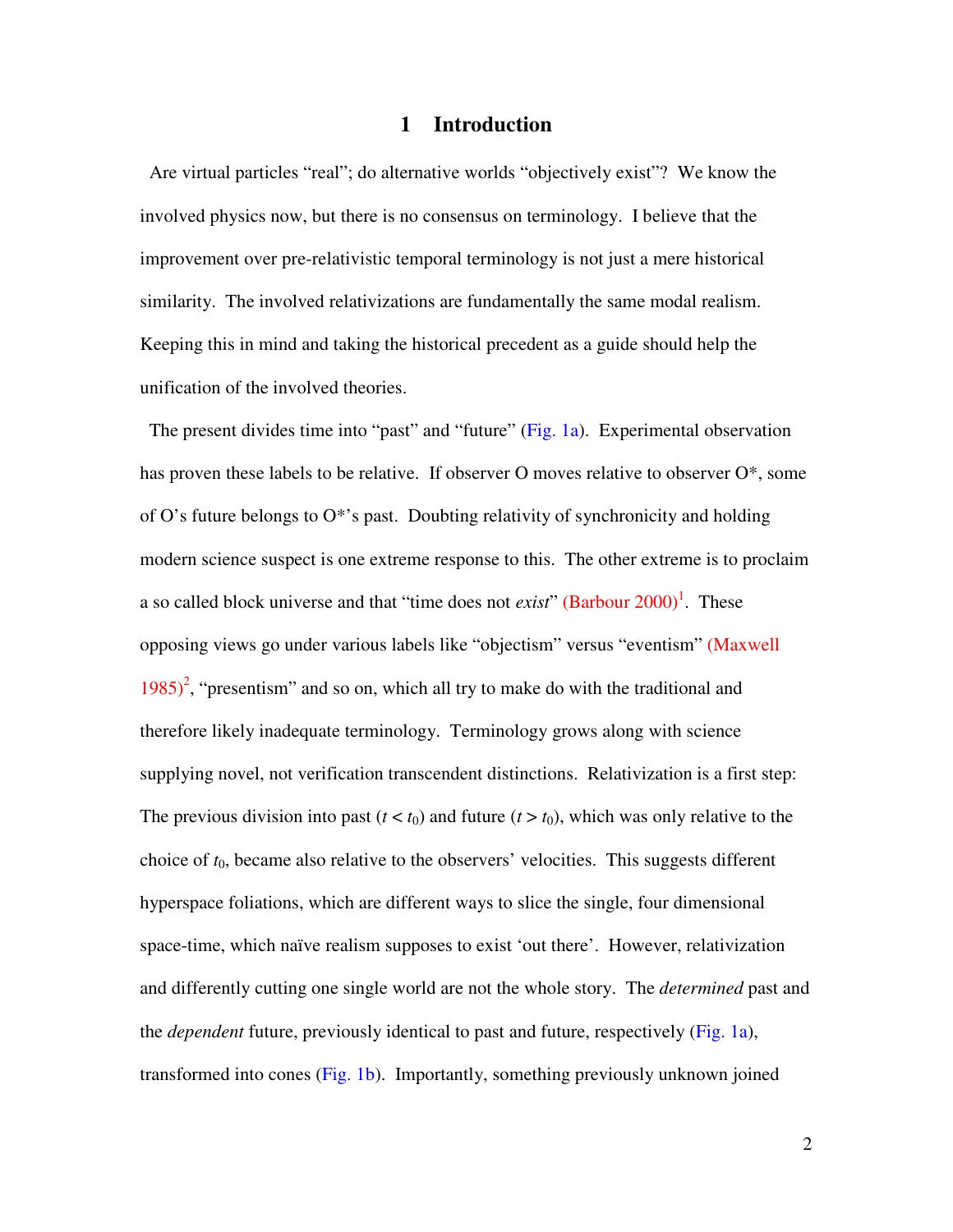them: the "absolute elsewhere" (German original: "absolut Anderswo"), which is outside of an observer's past and future light cones. Light cones are *not* relative to velocity but to space-time events. The light cone description is therefore superior to hyperspace foliation, because it anticipates a modal realism about observers' determined pasts.



**Fig. 1** (a) Galilean relativistic Newton space-time, i.e. space, namely the *x*-direction, living through absolute time  $t = t^*$ : The *t*-axis is observer O's world line while the *t*\*-axis represents the history of observer O\*. (b) Einstein relativistic Minkowski space-time: O\* moves with about a third of the velocity of light to the right. The event E occurs at  $t > t_0$ but at  $t^* < t_0$ , although both observers meet at  $t_0$  and synchronize their clocks then. There is an entirely new region that is neither dependent future nor determined past, called the "absolute elsewhere".

 The historical precedent has close parallels nowadays. There is a traditionally strict difference between what "exists" in the sense of being actualized for me here now (say I flipped a coin, it came up heads), and what was merely "possible" yet seems not actualized (it came up tails). The "possible" is either about the future (still undetermined, not yet actualized), or about potential future knowledge (a coin has already come up either head or tails, but I do not know which yet). The latter can be described as uncertainty about self-localization, about which of the possible worlds I inhabit (which, under the assumption of an extremely large or infinite universe being naively real actualized, would be in fact "localization" in the space-time terminological sense!). Traditionally, these uncertainties were very different: Something that was previously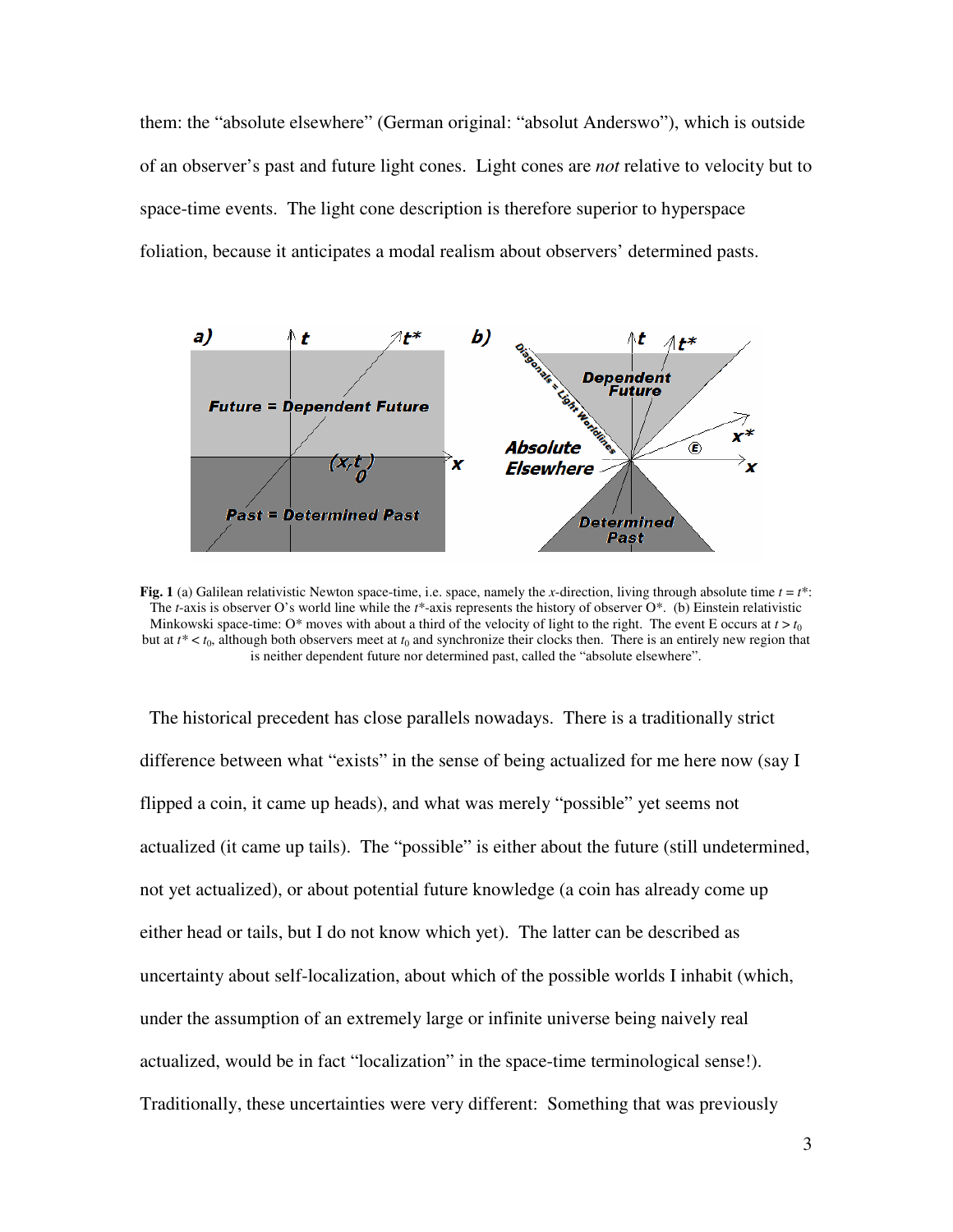possible but now happens to have turned out otherwise, like tails when heads came up, was usually thought to be strictly non-existent, because the actual was thought to be *absolutely* actualized by the *one conserved* substance that our *single cosmos* seemed to consist of, not just *relatively* actualized to an observer. This strict differentiation is captured via three categories of modality according to Kant: "necessity" implies "existence", which in turn implies "possibility". "Possible" did *not* imply "existent". This terminology cannot consistently express whether mutually excluding possibilities in a quantum superposition "exist". States that are classically mutually exclusive, for example a fluid either spinning clockwise or counterclockwise, exist in a more concrete sense than merely potential actualizations, since they are for example simultaneously present in Schrödinger cat states (Schrödinger 1935; Lewis 2004; Wineland 2005)<sup>3,4,5</sup>. Superfluids can spin both ways simultaneously. In Deutsch's interpretation (Deutsch  $1997)$ <sup>6</sup>, quantum computing is more powerful than classical computing because the computation is distributed over all the possible 'parallel worlds'. Since they all contribute to the result, these possible worlds are "real". We can physically interact with alternative possibilities, for example rotate their quantum phase without destroying the superposition. They are physically "objective" and "exist", which makes them "real". This confirms modal realism *empirically* (Vongehr  $2012$ )<sup>7</sup>, also for example via Bell inequality violations by quantum experiments. Absolute actualization cannot be preserved through entangled quantum measurements; actualization rapidly spreads to multiple futures (Vongehr  $2011$ )<sup>8</sup>.

 The extreme reactions remind of the historical precedent. Again there are those who doubt the physics and rail against (cultural) relativism. Again there are those that indeed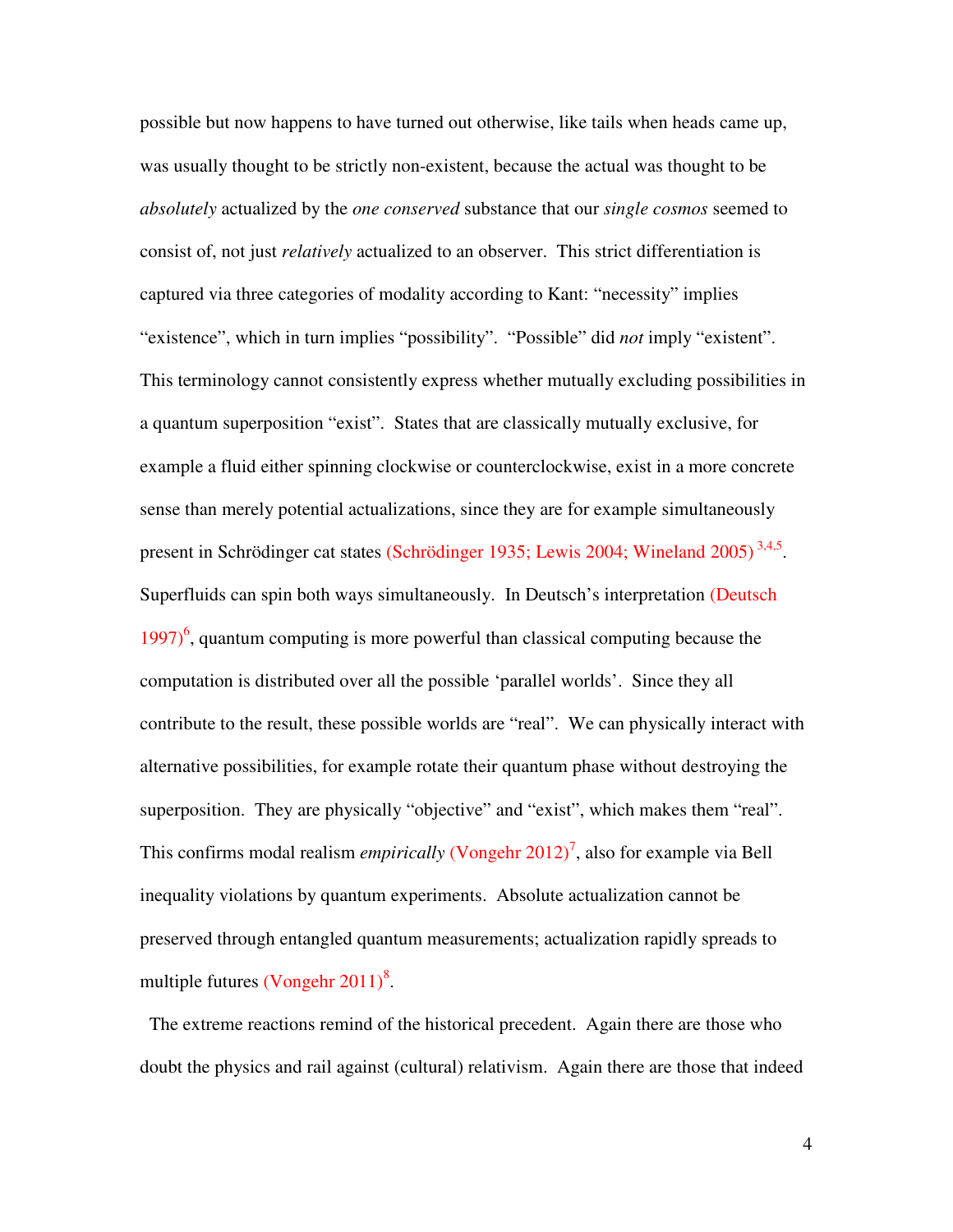do carry relativism too far, claiming that 'everything possible exists' as if there is no longer anything *im*possible. As before, relativization is necessary, and the Everett relative state description (Everett  $1957$ )<sup>9</sup> provided a necessary relativization of terminology without which the quantum physics cannot be coherently expressed. Everett's prose adopted relative states ontologically, but basic Everett relativity is not the same as *many worlds interpretations* (DeWitt 1973; Deutsch 1997)<sup>10,6</sup> or *many minds interpretations* (Albert 1988; Lockwood 1996)<sup>11,12</sup>, which are interpretations of quantum mechanics, while basic Everett relativity can be equally applied to stochastic processes that obey classical (non-quantum) probabilities!

 In the following, Section 2 analyzes the historical precedent in detail, Section 3 exhibits the contemporary parallels, and Section 4 discusses the deeper connection.

# **2 "Before" and "After" before and after Special Relativity**

The present  $(t_0)$  divides time into the past  $(t < t_0)$  and the future  $(t > t_0)$ . This is absolute in the classical, Galileo/Newtonian space-time  $(x, t)$ , meaning it separates the whole space-time uniquely. We only discuss one spatial dimension *x* for simplicity. The *present* is classically the sharp border line, the *x*-axis  $(x, t = t_0)$  that cuts the past half plane below it  $(x, t < t_0)$  from the future half plane  $(x, t > t_0)$  above (Fig.1a). Two observers O and  $O^*$  move relative to each other, as is depicted by them tracing out different histories or time lines *t* and *t*\*. In pre-relativistic physics, they agree on what constitutes the present. A separate *x*\*-axis is thus unnecessary; it equals the *x*-axis. Experimental observation has however proven that these labels are relative to the reference system: O and O\* disagree on where the present cuts through space-time.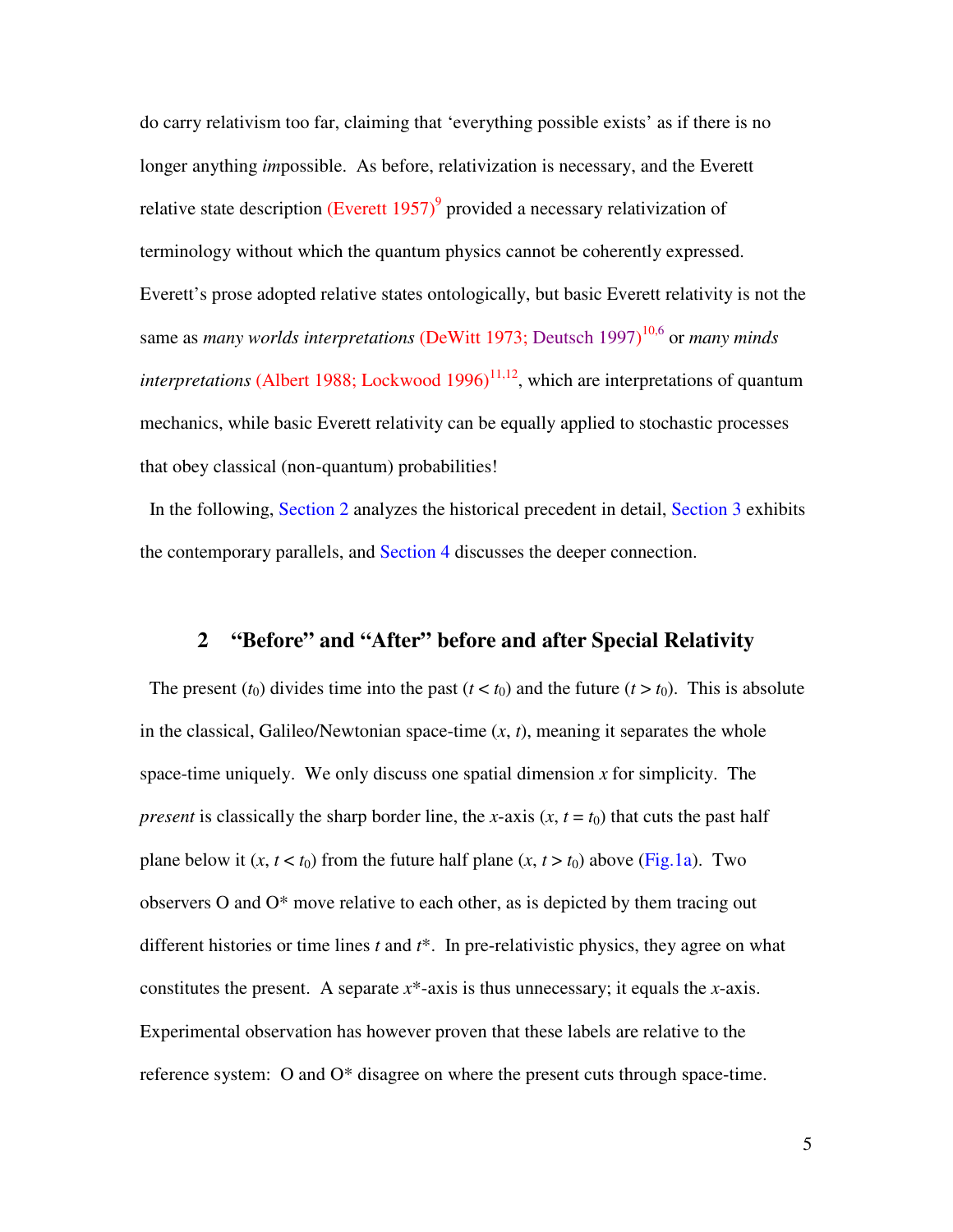O<sup>\*</sup>'s present, i.e. the  $x^*$ -axis  $(x^*, t^* = t_0)$ , is tilted (Fig. 1b) relative to O's present and the *x*\*-axis and *t*\*-axis both lean towards the light's history (the diagonal) by the same angle. Some of O's "future"  $(t > t_0)$ , for example the event E, belongs to O<sup>\*</sup>'s "past"  $(t^* < t_0)$ .

 Extreme reactions to this failing of the strict division between past and future are to refuse relativistic physics, or to conclude determinism, the latter perhaps because it is felt that all future is already in someone's past. The first step toward a terminology capable of describing the science coherently was *relativization*. The present became a hyper surface (for example the *x*-axes) whose orientation depends on the velocity of the observer. Most problems with the relativity of synchronicity can be avoided by strictly relativistic terminology. In the famous twin paradox, twins travel far apart at high velocities. When they meet again, one is older than the other. This can be understood by merely drawing Minkowski diagrams like Fig. 1b. In hindsight, it is unsurprising that a twin has a different age after having aged differently, which in turn is unsurprising, since she traversed a different trajectory through space-time; one should be surprised if the ages still matched.

 Relativization is followed and increased by a '*deformation*': The knowable or determined past  $(DP)$  is inside the past directed light cone. The dependent future  $(DF)$  is inside the future directed light cone. The rest is the absolute elsewhere  $(AE)$ . The latter is comprised of all those events (*x*, *t*) at space-like (or "spatial") metric distances d*s*. "Space-like" means  $(ds)^2 > 0$ , with  $(ds)^2 = (dx)^2 - (dt)^2$  and  $dx = x - x_0$ . The terminology is relativistic although velocities do no longer appear. They disappeared because "relative to velocity" equals "relative to a certain *x*-axis". The former dichotomy *(Present; Future)* was relative to reference frames like the *x*\*-axis. It is now deformed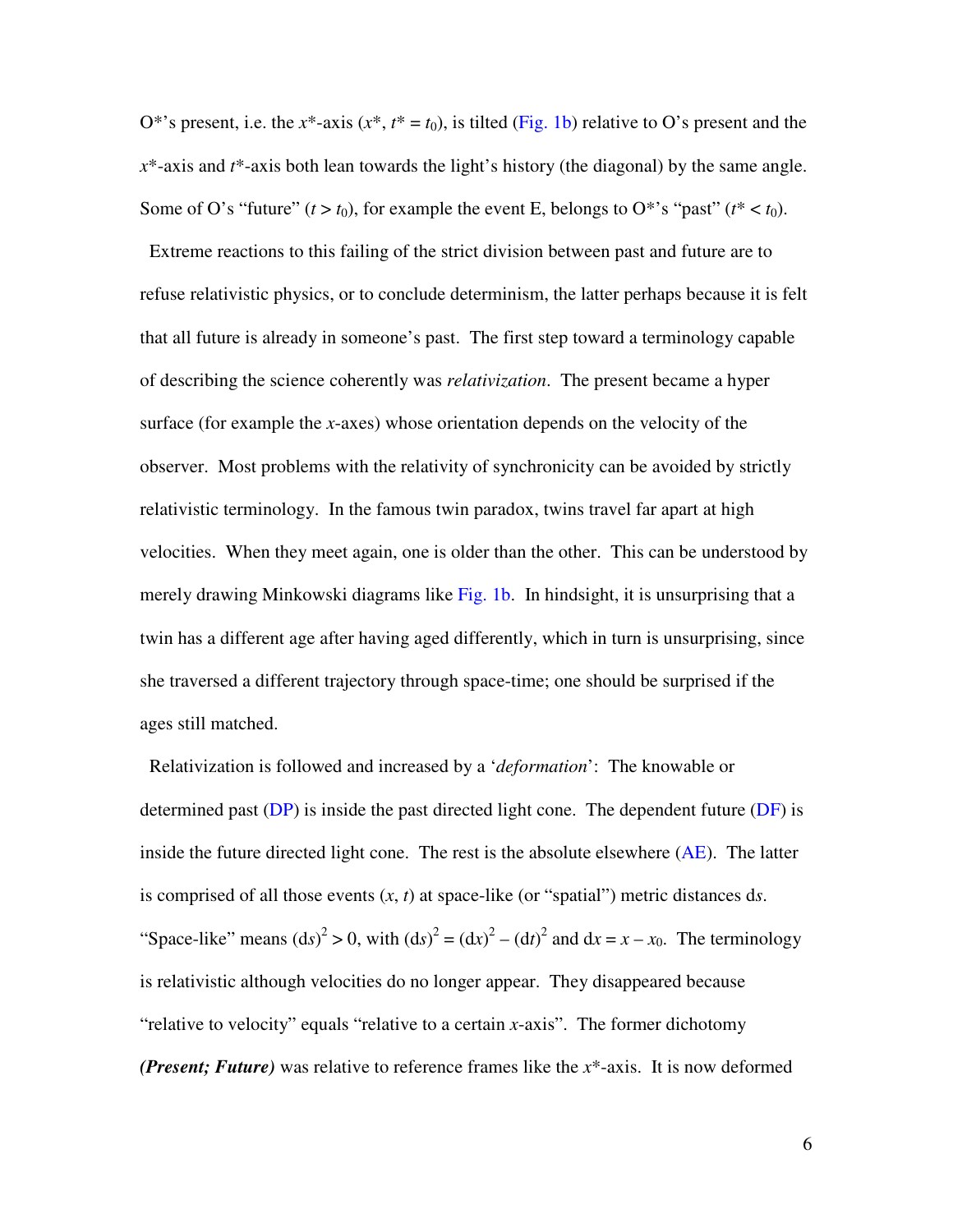and extended into the triplet *(DP; AE; DF)*, which is relative to a space-time event  $(x_0,$  $t_0$ ). In this sense, the new terminology is even 'more relative'. The deformation into cones allows the observers O and  $O^*$  (Fig. 1) to agree on their shared causal past as being the intersection of their determined pasts (see also  $Fig. 2$ ). This is the seed of Everett relativity, as will be discussed in Section 4: The determined past is different to distant observers even if they are at rest relative to each other!

# **3 The Parallels with Quantum Physics**

Wallace has an impressive listing (Wallace  $2001$ )<sup>13</sup> of analogies between general relativity theory and quantum mechanics. It misses a few parallels that are especially relevant to our topic. Let us thus provide an independent list of similarities  $(S1 \text{ to } 10)$ , which focuses on the step by step progress.

### **3.1 Basics**

 S1 (Traditional Division): Some traditional terminology strictly divides a certain space or set of events. Space-time was strictly separated into two regions, past and future. The set of all possibilities was similarly divided. In pre-quantum physics, contra factual alternatives are strictly not actualized. Possibilism has always criticized such actualism by suggesting relative actualization, say in completely separate universes. However, without quantum correlations between possibilities, actualization does not necessarily spread to multiple future worlds. Therefore, even with possibilism, as long as physics is assumed to be non-quantum, the separation into "possible" and actualized "existent" is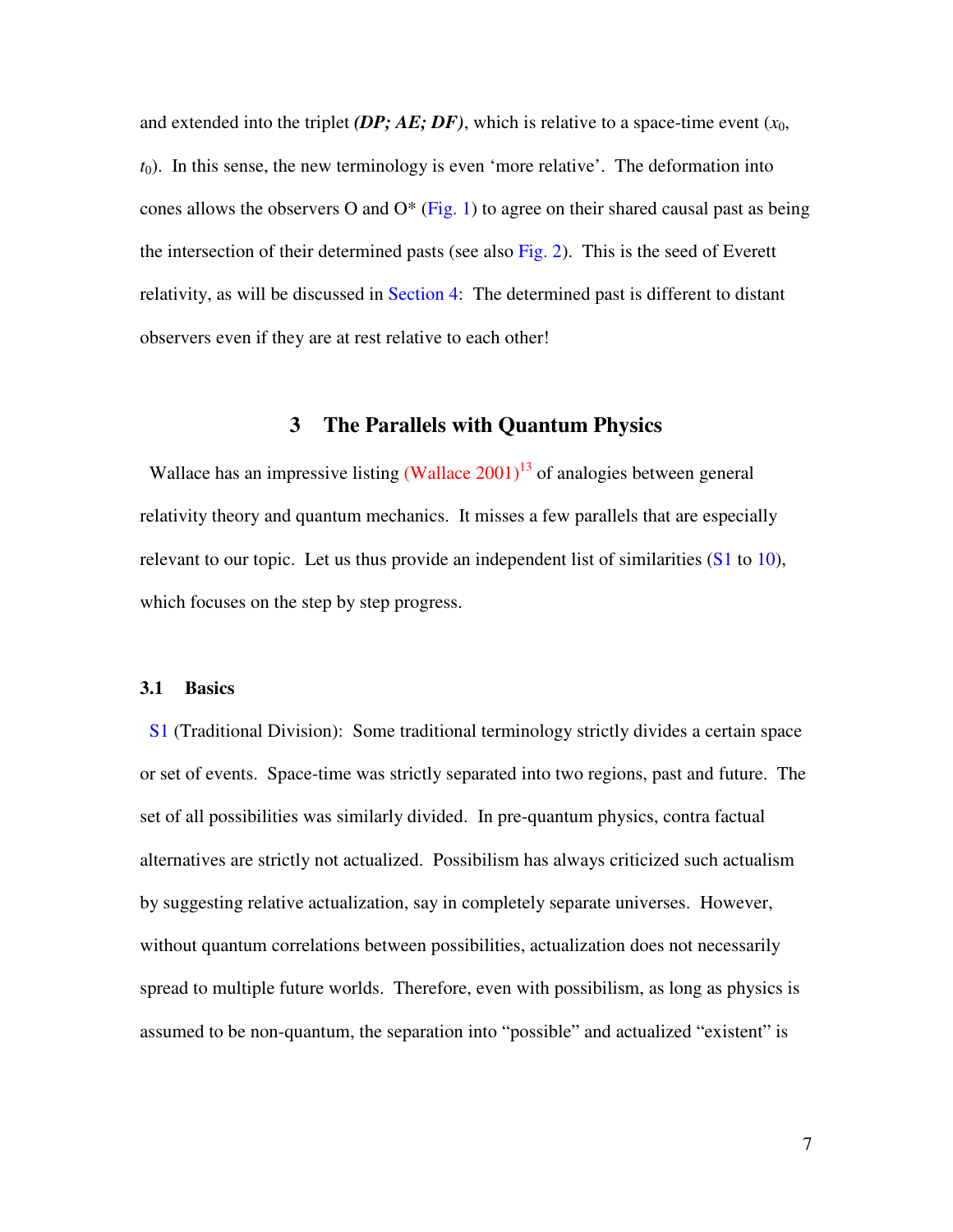much more rigid, and for example, as mentioned, separates different alternatives into mutually isolated universes.

 S2 (Mixing): It turns out that there are overlaps between what was thought to be strictly separate. Special relativity mixed what was thought to be open future with the assumed to be already fixed past. Quantum mechanics shows that some of the previously thought merely potential, also exists. Classically mutually exclusive states interfere and thus exist in superposition inside Schrödinger states.

 S3 (Infectious Mixing): The mixing is infectious: Further introductions of differently moving observers can turn more future events into past ones (Fig. 1), which threatens to render the whole future determined. In quantum physics, cautiously accepting the existence of a few select potentially actualized states implies the existence of many more. For example, assume that we accept only the simultaneous "existence" of alternative states like the dead and alive cats *as long as* they are in superposition in our laboratory, but say that we do not accept the "existence" of alternatives to ourselves. If we happen to take the dead cat out of Schrödinger's box, the alive cat does no longer "exist". However, it existed and there is no reason to presume that its consciousness just stops when we opened the box. The alive cat observes to climb out of the box alive in any case. So it still "exists" and we are forced to extend the use of that label. To stay consistent, we should now also accept that the alive cat is still in an existing superposition, but that superposition includes the alternative of us, namely those experimenters who took the alive cat out of the box. Now we are urged to extend the application of the labels even further and parallel worlds are "actualized" and "exist" although we wanted to avoid such a description by assumption.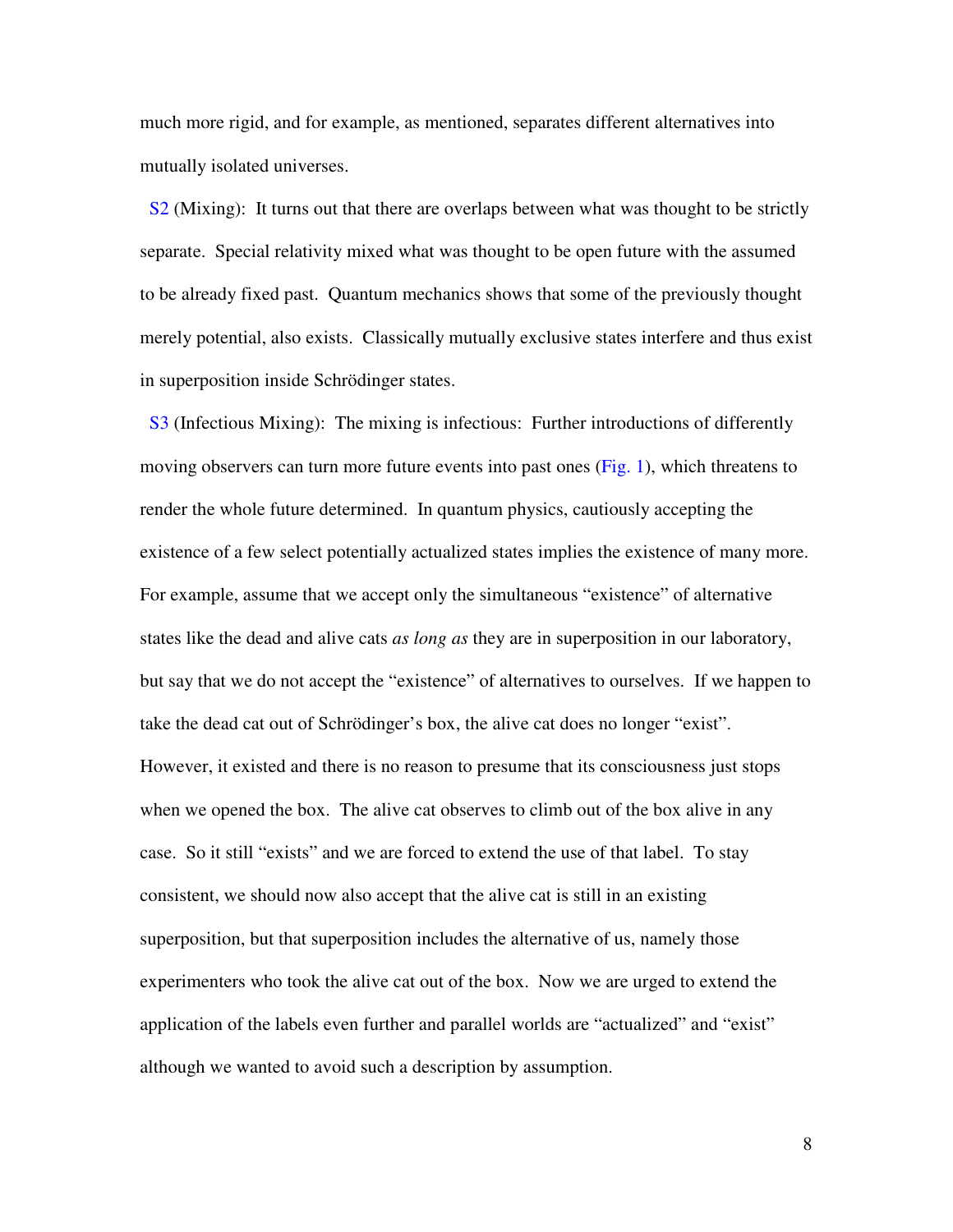S4 (Observer Relatedness): There is a *relativity* discovered, an observer relatedness. The fact of the present being relative to inertial systems is called *relativity of*  synchronicity. The *relative state description* (Everett 1957)<sup>9</sup> is about that the outcome of an experiment is actualized relative to the state of the observer of that outcome. The alive cat exists relative to the experimenter that observes it. The superposition collapsed relative to those experimenters but perhaps not absolutely.

 S5 (Involvement of Light): Experimental physics around the electromagnetic phenomenon of light discovered these relativities and established solid evidence for the modern perspective. In measurement theory, the more immutable a measure is, the more reliable it is. Light is in a sense *the* fundamental measure because it has no internal properties, no charges that could change and thus alter the measure. Light has no rest mass and when we asymptotically approach the light's own reference frame, all its energy will red-shift to zero, thus light does 'not exist relative to itself' in the special relativistic description. Light has itself also no time to exist (complete time dilatation) or travel path (complete Lorentz contraction). Quantum physics further reduced spin (polarization) and even the classical path of light to the mere consistency of an interaction between emitter and receiver. Of course, similar holds for all field quanta, for example electrons in the Hardy paradox setup, however only light shows that particular 'nonexistence' already in special relativity. One should expect it to be of further importance when investigating how emergent "existence" can be best described as unified with the emergence of space-time and gravity from an relational perspective.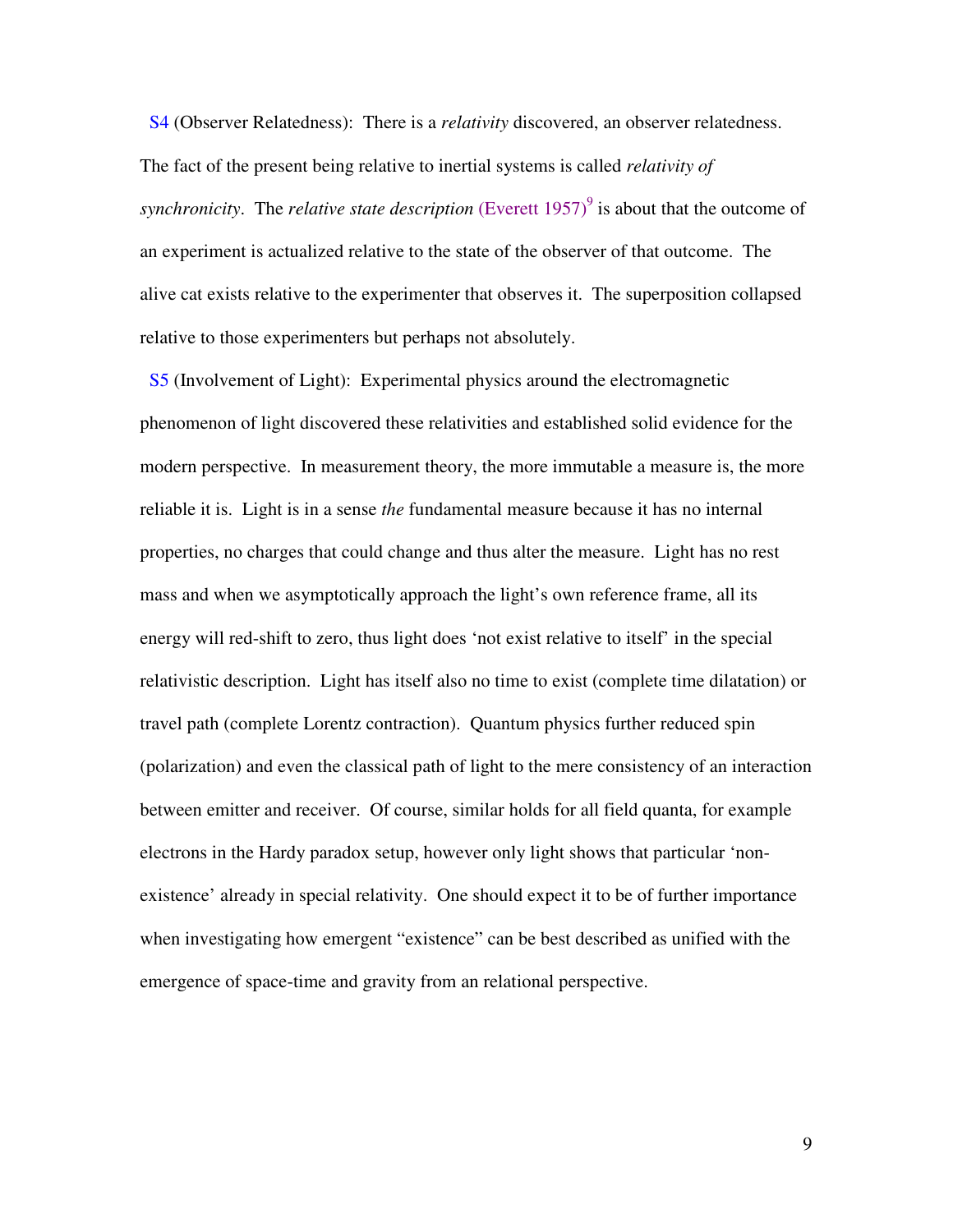# **3.2 Controversy**

 S6 (Paradoxes questioning Realism): The traditional terminology leads to paradoxes: the twin paradox in relativity and the EPR paradox (Einstein 1935, Bell 1964; Aspect  $1982$ <sup>14,15,16</sup> come to mind. Paradoxes and relativity render the issues philosophically controversial. They question naïve realism, the feeling of that a particular actualization of the whole universe is 'really out there right now'. Relativity of synchronicity denied that "right now" is meaningful. Adding Everett relativity strictly disproves *local realism* (Aspect  $1981$ )<sup>17</sup>. This quantum apparent non-*locality* opposes the "out there" and modifies realism anyway; merely refusing locality is not consistent, because such indirectly destroys the naïve realism that one desired to preserve. Popular science depicts the ongoing relativization as science beating philosophy, but Leibniz was more of a relativist than Einstein. On the contrary; scientists naturally defend realism as the castle they keep fortifying against irrationality. Einstein, the man associated with relativity like no other, refused to accept Everett relativity because of his brand of realism. Quantum mechanics has proven that some form of modal realism like Lewis' (Lewis  $1986$ )<sup>18</sup> is necessary.

 S7 (Hope for Hidden Reality): Many nevertheless cling to tradition, hoping for some loophole allowing a classical foundation after all. They often at least partially accept the experiments but reject fundamental relativity or, like Einstein, quantum indeterminacy. A hidden reality is hoped to rescue naïve realism; in relativity via a hidden Einstein-ether, in quantum physics via hidden variables. The situation today is more serious in this respect. Space-time relativity could emerge from an Einstein-Higgs-ether (Vongehr  $2011$ <sup>19</sup>, for example on a string-theory like membrane universe. However, hidden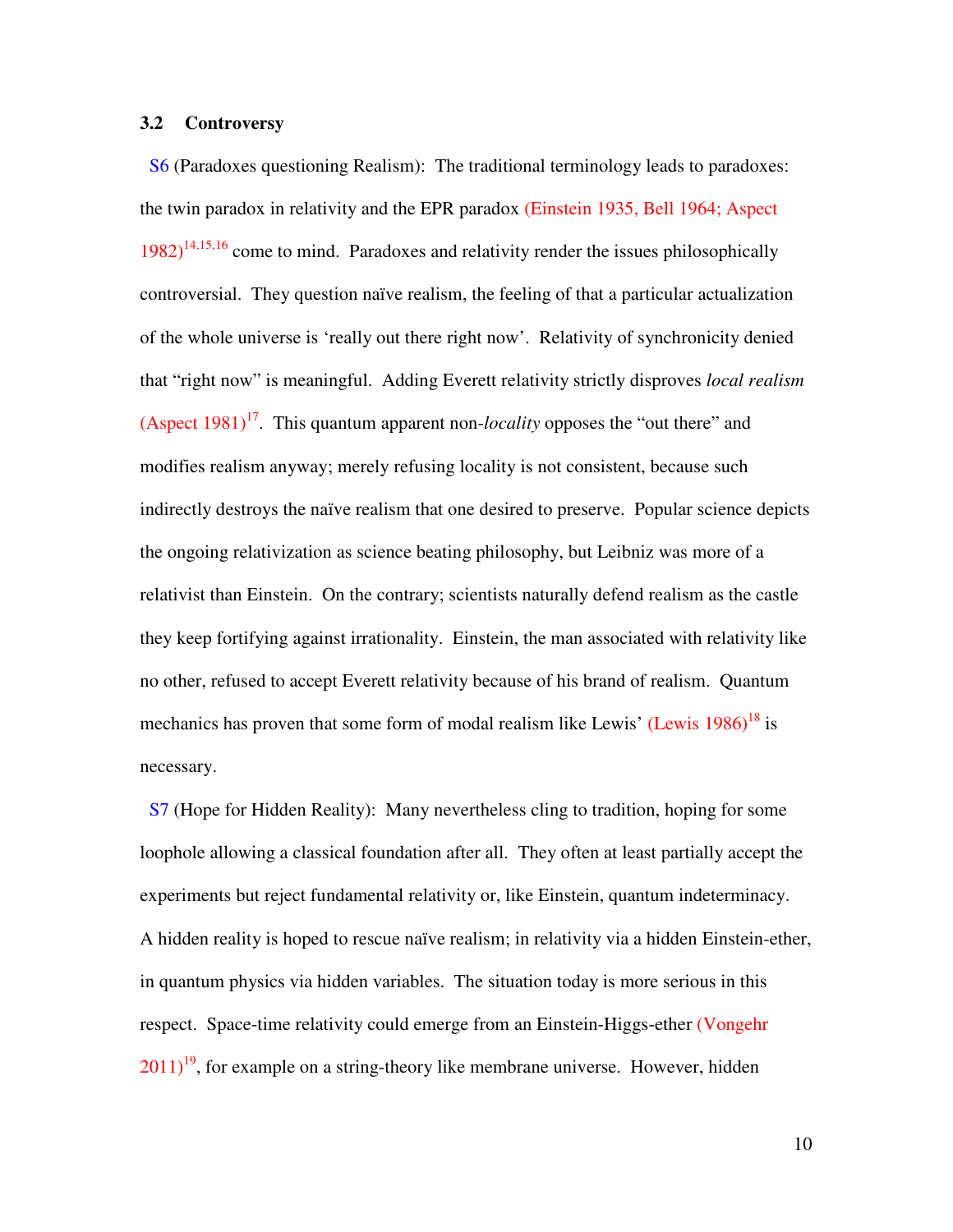variables cannot violate Bell's inequality (Bell  $1966$ )<sup>20</sup>, which has been clearly violated by experiments, quite recently by confirmation of the Kochen-Specker theorem (Kirchmair  $2009$ )<sup>21</sup>.

 S8 (Holistic Over Interpretations): When the respective fields are still in their pioneering phase, even many who understand a lot of the science involved nevertheless misinterpret the discussed "Infectious Mixing" (S3) and enthusiastically try to sell Parmenides' 'all is one' description (Parmenides  $1991$ )<sup>22</sup> as finally scientifically proven. Everything happens now or the 'block universe' is mixed with a principle of plenitude for actuality exclaiming "*Whatever can exist, does*" while effectively denying that anything conceivable could be impossible. Useful distinctions like possible/existent and potential/actual are lost. However, language can *make* a difference (although the difference should never be on principle verification transcendent of course). We can only ever even express, let alone discover, that vegetable and fruit are alike after having distinguished them. Identifying terms further blunts already insufficiently versatile terminology. It must be extended instead. I expand on this point also because manyworld interpretations have problems that are intimately related to a blunting of modal terminology. 'Everything exists' applied to microstates that are thought to be objectively actualized out in the huge universe, results in infinite statistical ensembles which do not allow normalized probabilities. This 'measure problem' is the most serious one in modern cosmology (Page  $2008)^{23}$ .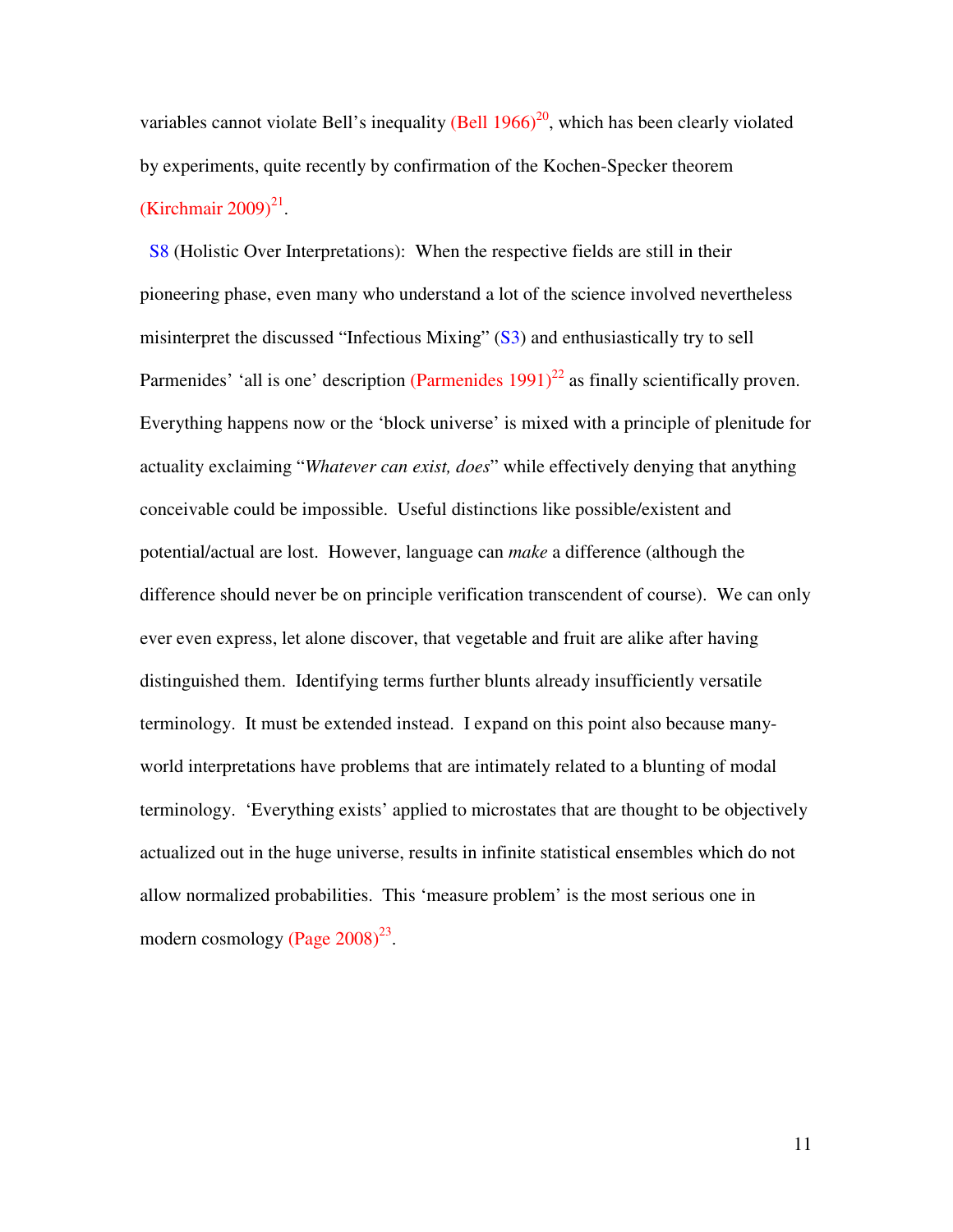### **3.3 Progress**

 S9 (Rejection of Interpretation): Traditional terminology cannot describe the experimental observations coherently. Many physicists abandon it and concentrate on the mathematical formalism while refusing to be held up with interpretation. This 'shut up and calculate' attitude is known from general relativity but also at times when facing the paradoxes of special relativity, especially if Minkowski's geometrical interpretation is not employed. This attitude serves quantum chemistry and optics well. The mathematics involves concepts that are alien to everyday life, like the complex numbers due to imaginary values d*s* from negative (d*s*) 2 that signify time-like metric distances. Imaginary numbers play a vital role in quantum mechanics, too. This adds to the mystery and difficulty in developing intuitive terminology.

 S10 (Strict Relativization): Absolute terms are replaced by relative expressions. If events E and E\* are at different times, "E is now relative to W" and "E\* is now relative to W<sup>\*\*</sup>' can both be true simultaneously (Saunders 1995)<sup>24</sup>. This goes through similarly for quantum mechanics and modal terminology. The literature mostly discusses how to *restrict* or *modify* the use of language in the context of allocation of truth values to statements made in a branching structure that offers several future possibilities [some reviewing and references in (Wallace  $2005$ )<sup>25</sup>]. Any observable A has definite values only relative to other observables B. "A =  $a_1$ " and "A =  $a_2$ " cannot be both true if  $a_1$  is not equal to  $a_2$ . "A =  $a_i$  relative to B =  $b_i$ " can be true for all *i*.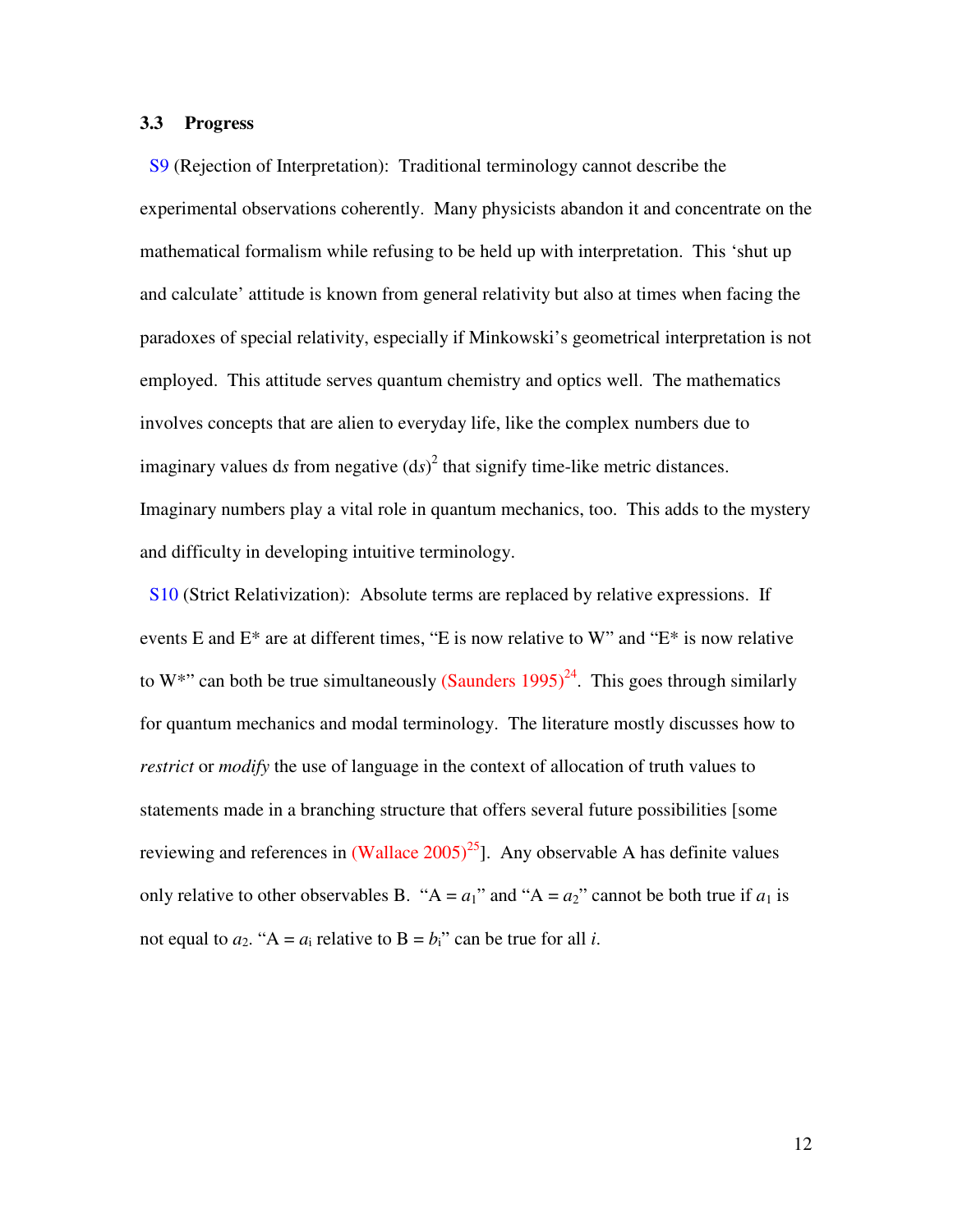#### **3.4 Future Expectations Guiding further Progress**

 One should warn against overenthusiastic, artificial construction of similarities. For instance, complex numbers have disappeared from relativity theory (with few exceptions like relativistic thermodynamics). However, geometric algebra, which hides complex numbers inside rotations, and real quaternion algebra have created more confusion than insight in quantum theory, putting into doubt their claimed intuitiveness.

 Nevertheless, the close parallels and connections between the temporal-relativistic case a century ago and the quantum modal-relativistic issue today suggest the following expectations  $(E)$  to guide us:

 E1 (Survival): The traditional terms remain somewhat applicable and are not merely identified. Although relativity theory's entangling of space and time supports that other times *t* are no different from the present, we have not given up *making* a distinction. We still *did* something in the past; we do not only speak in the present tense. We expect that the possible/exist distinction survives its transformation.

 E2 (Restriction): The traditional terms' domains transform; specifically, they are *restricted*, not just relative. The determined past was *reduced* to the events inside the past light cone. "Exist" is traditionally largely reserved for the actualized. Its future form, say "r-exist", where "r" could be read as meaning "*r*estricted", may apply only to what is directly measurable and actualized relative to the speaker. The dead and alive cats in the Schrödinger superposition are not actualized relative to us, while their whole quantum superposition is so present, but perhaps they will all be said to "r-exist". The contra factual states that are not still inside an actualized superposition, like the alive cat after we take the dead one out of the box, do no longer r-exist.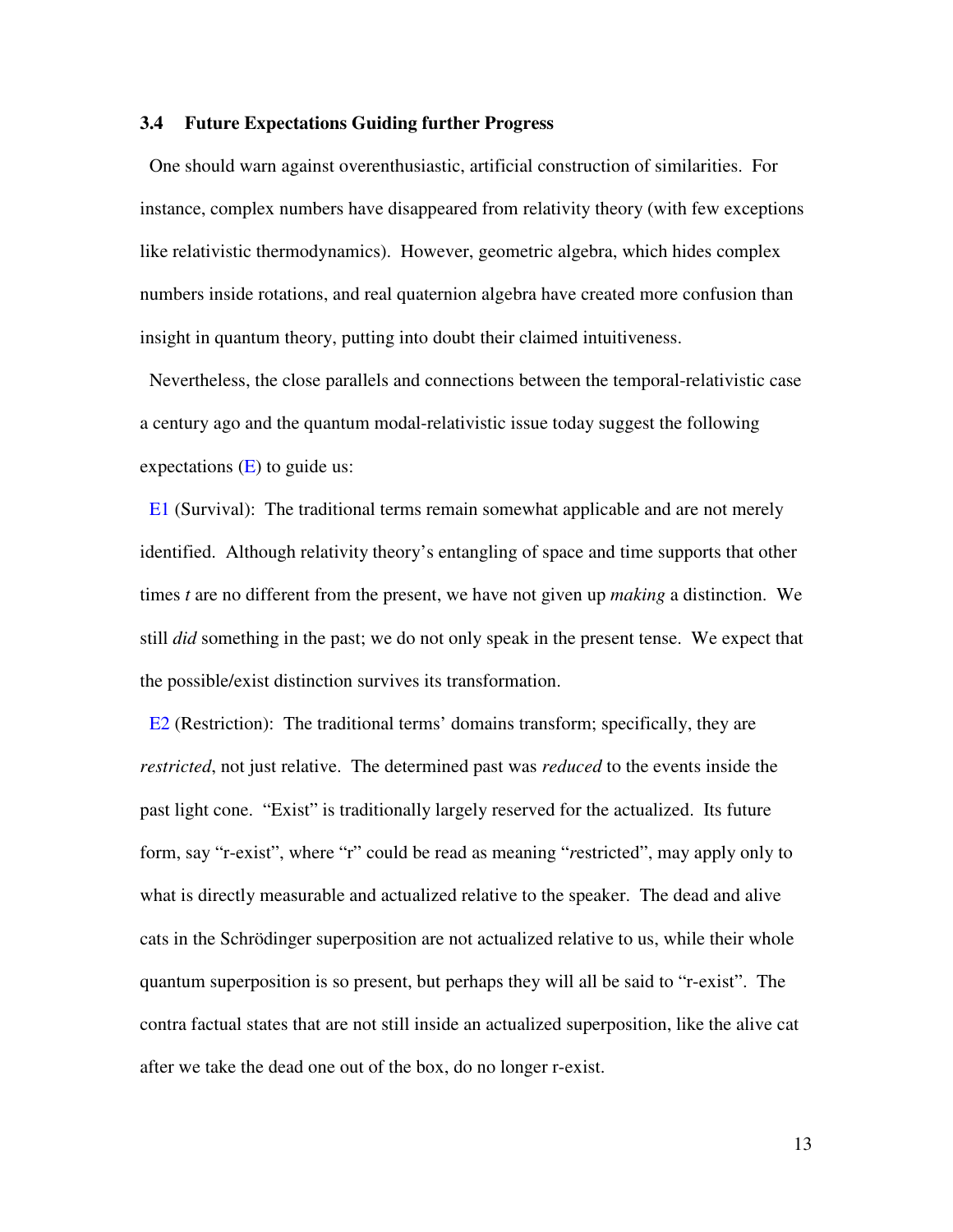E3 (Limit Recovery): The new terminology recovers the traditional one in the classical limit. In the non-relativistic limit, which is mathematically simply gotten by letting light velocity *c* approach infinity, the determined past and dependent future coincide with the traditional past and future, respectively. The light cones (Fig. 1b) open up from 90 to 180 degrees (Fig. 1a) and the absolute elsewhere disappears. New modal terminology must be fully applicable to non-quantum cases in the precise sense that the transformed and restricted terms recover the traditional terms' domains of applicability in the classical limit, which is gotten by letting the Heisenberg constant *h* approach zero for example. The above "r-exist" would become "exist". Any entirely novel extension should disappear. Existing inside a superposition disappears in the classical limit.

 E4 (Closing in on Observer): The new terminology isolates the observer, inviting charges of solipsism. This aspect goes beyond the restriction (E2). The *present* that observer O and O\* can agree on when they meet is radically reduced from an infinite hyperplane (Fig. 1a) to a singular point  $(x_0, t_0)$ : not only now in time but also just right there in space where the observer resides (Fig. 1b). One should expect that novel modal terminology may become extremely observer specific, maybe even subjective rather than describing what can be inter-subjectively shared even over space-time regions as small as one brain and its society of mind  $(Minsky 1988)^{26}$  communicating over microseconds.

 E5 (Extension): Relativization and restricting/deforming the meaning of traditional terms is insufficient. A newly discovered domain needs to be addressed. Is there a quantum analogy to the absolute elsewhere? The component states of a quantum superposition, for example the two states of Schrödinger's cat, come to mind. They are neither actualized nor contra factual alternatives. However, it is still debated whether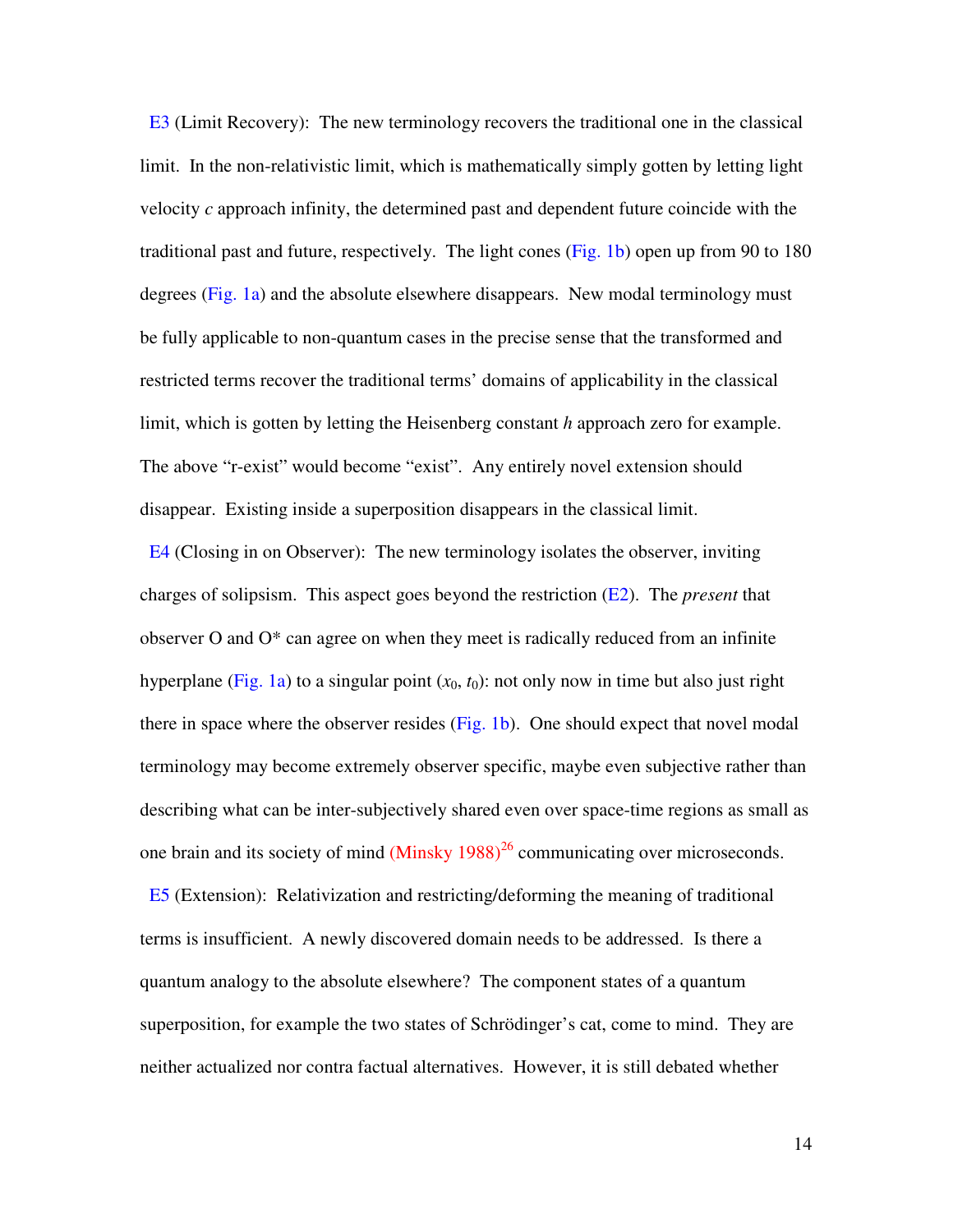anything counts as a strictly not realized alternative that cannot interfere anymore. 'Objective state collapse' (Penrose  $1996$ )<sup>27</sup> insists on that alternatives like your eating lunch instead of reading this text now are strictly non-entangled, distinct possibilities. On the other hand, according to decoherence  $(Zurek 1998)^{28}$ , states are only ever For All Practical Purposes (FAPP, effectively) disentangled.

 E6 (Intuitiveness): Eventually, 'shut up and calculate' may give way to quite intuitive terminology which is much less egalitarian than initially feared. In relativity, time was replaced by proper *eigen*-time, which equals physical aging and is thus a de-mystified concept. Light cone descriptions are based on physical light paths during measurements. The terminology still fails to reach common acceptance among a wide lay public, but consistent and intuitive terminology is not impossible.

# **4 Modal Realism as the Deeper Connection**

 Einstein and Everett relativizations are not a mere historical similarity. One can argue this in several ways: First, special relativity is more than a 'temporal modal realism'. Special relativity already shatters the classical past into a collection of possible past light cones, which each are an observer's *determined past*, even at one and the same spacetime point, as we will now argue. Assuming otherwise implies emergent relativity in an Einstein-ether or a pre-determined block universe  $(Maxwell 1985)^{29}$  where any stochastic behavior is divine pre-arrangement drawn on Wheeler's "great record parchment" (Wheeler  $1980$ <sup>30</sup>. A Galilean space-time is one parchment of many possible ones, and so physical law abiding quantum randomness is mysterious: Who paints the many possible parchments that way? Enter special relativity: simultaneity is relative. Therefore, if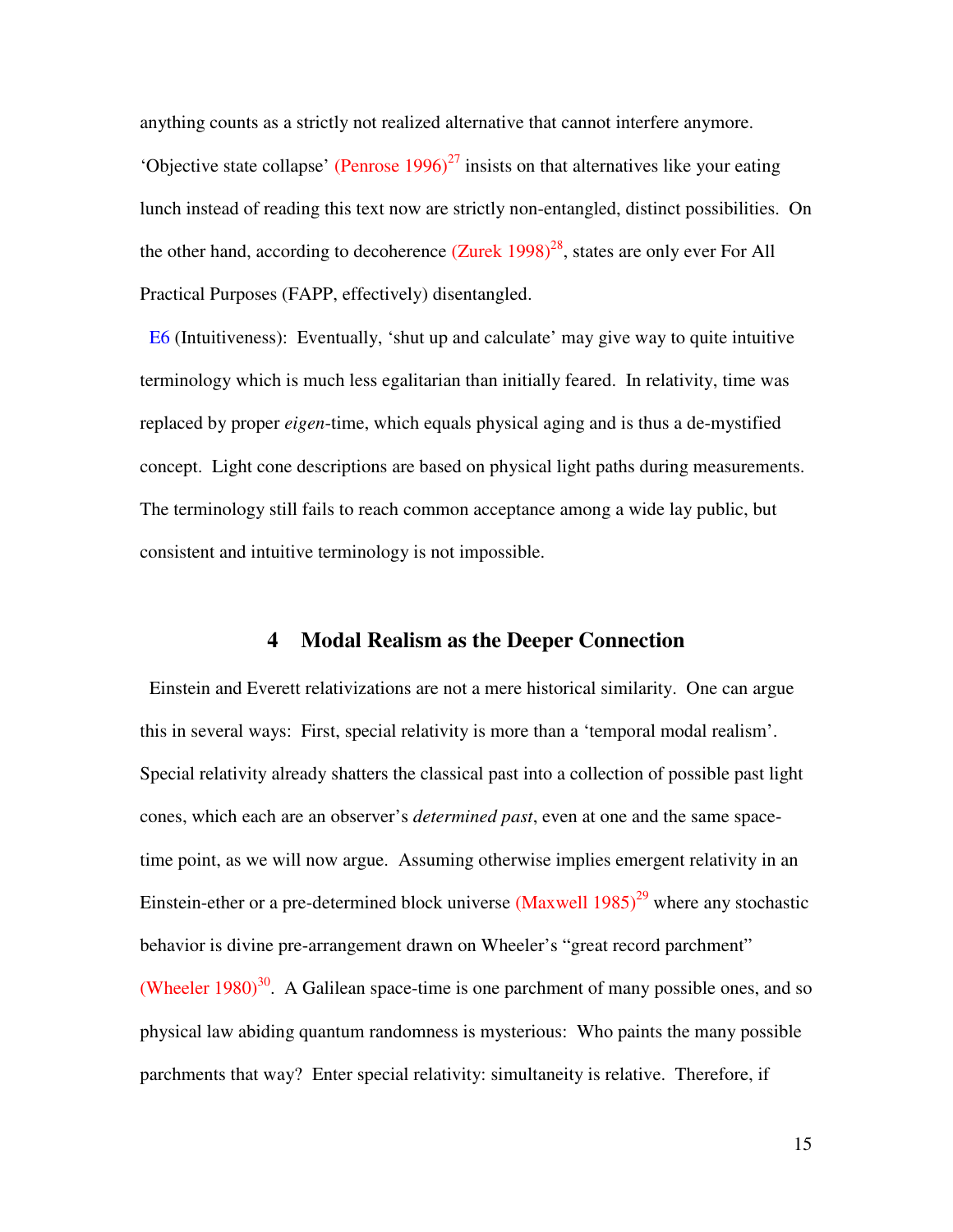Bob's future is not determined, neither is all of his past (Fig. 2). Only the inside of his past light cone is his *determined past*. This however excludes as *un*determined some of the past light cone of spatially separated observer Alice, which is however *her determined past*: Alice's past is *un*determined although it is already determined relative to her. Hence, we must include different possible Alice*s* with their respective determined *pasts.* Popper (Popper  $1956$ <sup>31</sup> argued similarly for future indeterminism. However, taking indeterminism as self-evident from the fundamental equivalence of different future possibilities ("tautological modal realism"), the *past* parchment already disintegrates into all possible light cones! Indeterminism demands this fracturing into 'worlds' that contain the *determined empirical records* of possible observers, even if it comes with classical instead of quantum probabilities, so this is a pre-quantum conclusion.



**Fig. 2** Minkowski diagram illustrating how indeterminism about the future demands different determined pasts of Alice (her parallel worlds) relative to any single determined past (any particular world) of Bob.

 In other words: Everett relativity is highly suspect *without* relativity theory as the preceding step (not *with* relativity, like the EPR discussion initially suggested). For example, a non-relativistic many world universe model must quantum split everywhere into many different ones all the time. However, special relativity already deconstructed the world into an ensemble of different observers' past light cones. Therefore, merely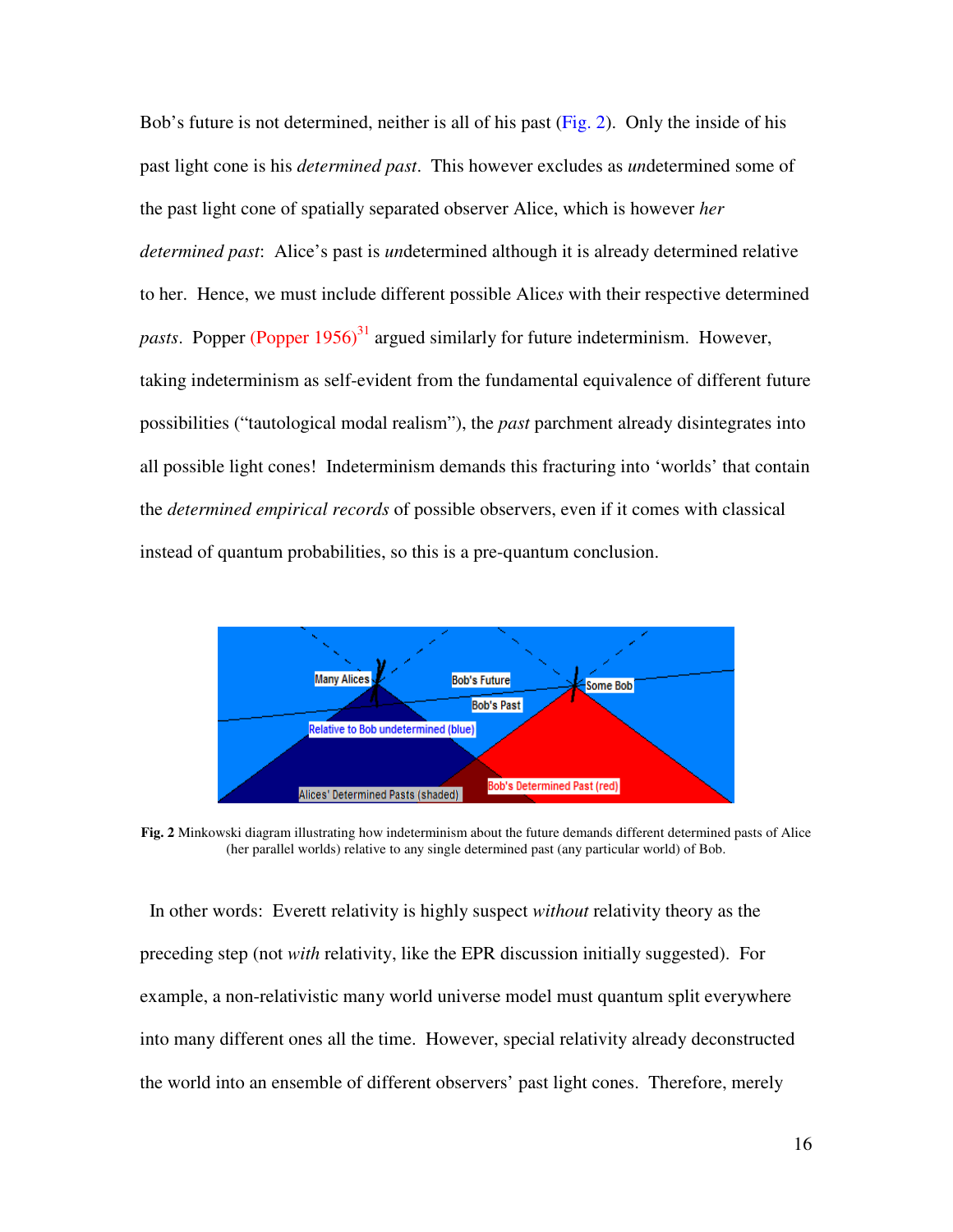apparent 'splitting' needs to only occur at the observation events. Everything outside of one's determined past light cone stays undetermined and does not split.

 The second, more general way to argue that Einstein and Everett relativizations are not a mere historical similarity, is to notice that modern physics progressively takes the observer's situation ever more closely into account (See also E4). Special relativity looks at how the observer moves and her *knowable* past. Quantum mechanics takes into account how observation interacts with the observed and further questions, via uncertainty relations for example, what is knowable on principle. Physics leaves ontology and focuses on epistemology and phenomenology because it wants to eventually account for all that which we can be consistently conscious of, however much measurement apparatus and scientific method intervene. Via operational measurement theory, physics becomes more 'subjective', pulling back onto the observer. However, this does not imply magic quantum consciousness proposals (nor ontological commitment toward countable parallel worlds). Rather, it is a pullback onto the *describer* rather than the observer, and physics understood as the fundamental description of all that is possible implies modal realism. It is that modal realism that underlies our uncertainty and the related indeterminisms. It is likely that without modified modal terminology, neither the further fundamental uncertainty implied by quantum gravity<sup>a</sup> nor 'further facts' modifications of quantum mechanics, say Bell's fifth position (Gill  $2002$ )<sup>32</sup> or those potentially involving consistency of phenomenal consciousness, can be understood.

 $\overline{a}$ 

<sup>&</sup>lt;sup>a</sup> Black hole complementarity relates to further uncertainty involving the appearance of event horizons around large energies that are necessary for high resolution observation. Eventually, all uncertainties must account for the total potentiality surrounding the phenomenal end observer.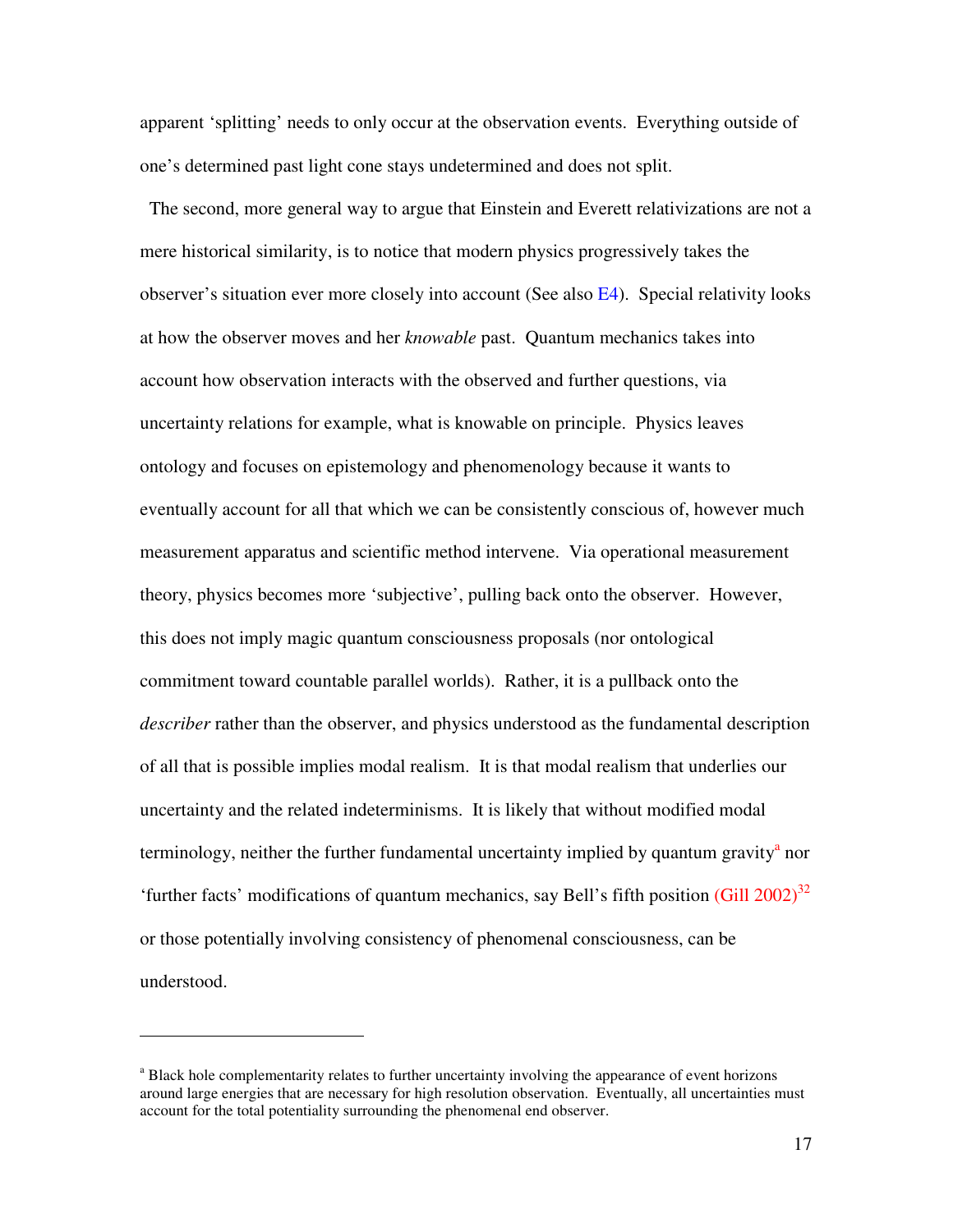# **5 Conclusion**

 There is extensive philosophical work on modifying modal terminology (Kripke 1981; Lewis 1975; Stalnaker 1999; Prior 1957)<sup>33,34,35,36</sup> and work on category mistakes that introduced multiple senses of "exist"  $(Ryle 1949)^{37}$ . Some take the input of cutting edge quantum theory very seriously into account (Saunders 1995, Wallace  $2005$ )<sup>24,25</sup>. The detailed analysis of the historical precedent and its parallels as well as the deeper connection via modal realism indicate that further work along those lines, namely improving and extending modal terminology, is necessary or will anyway accompany progress on the understanding and interpretation of modern physics and the nature of reality. The analysis suggested several guidelines to keep in mind, some quite practical, like identification of a quantum analogue of the "absolute elsewhere". The most general conclusion is that everything points toward a sort of many minds modal realism, namely totality as a set of all possible observed situations as a natural starting point which leads to the Einstein and Everett relativities rather than following from them. In that view, Einstein relativity confirms modal realism, while quantum mechanics adds stricter than classically possible (common cause) correlations between the different possible worlds or minds. I suspect this to be crucial to understanding quantum foundations, namely quantum physics as the necessary correlations between alternative possibilities, including interference, superposition, and the matching of the many different Alices with the many different Bobs (Fig. 2). The self-consistency of such a many mind structure should give rise to 'reasonable' stochastic laws, the origin of which is otherwise mysterious, calling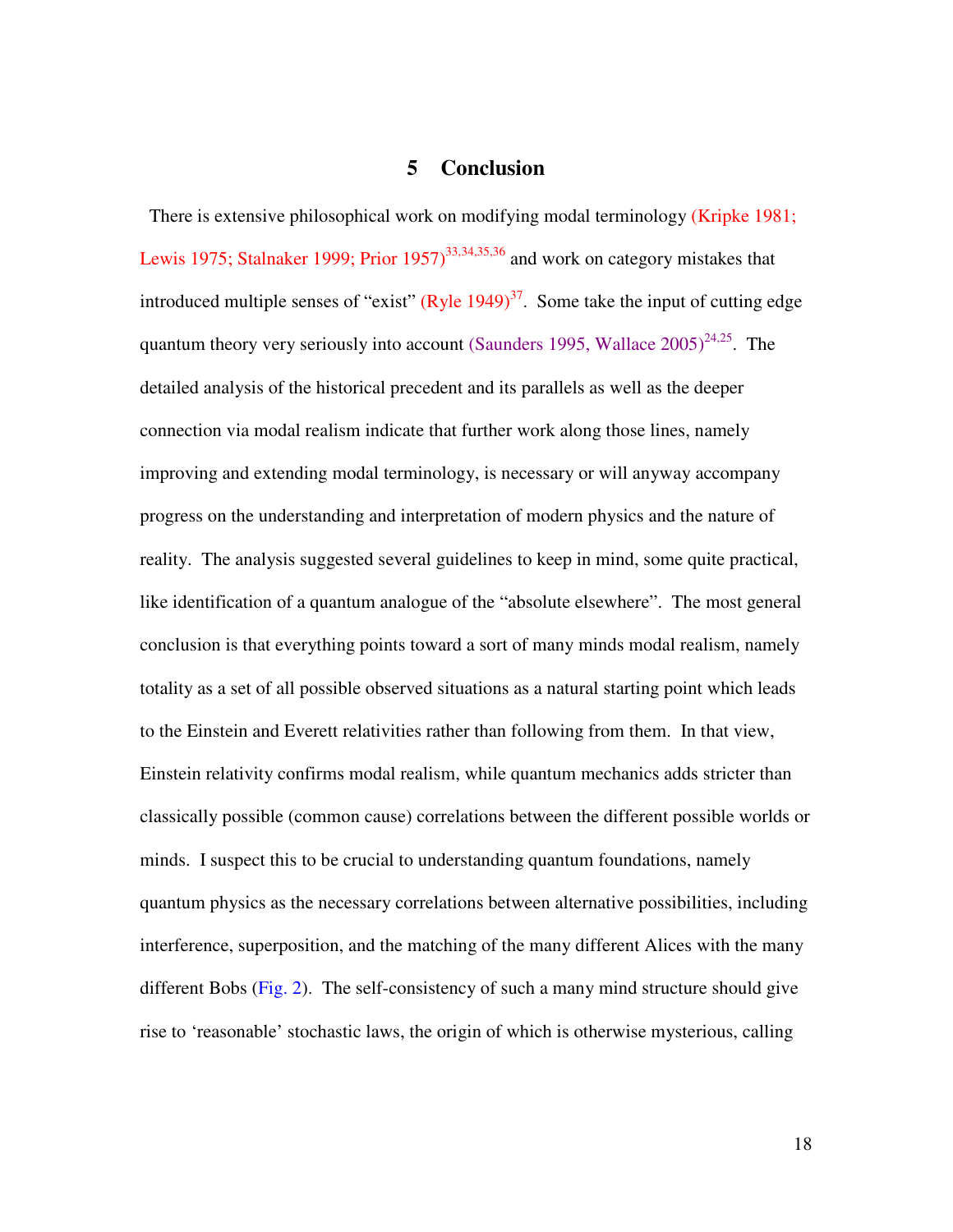not only for one deity playing dice, but an infinite regress, every further higher-up deity throwing dice in order to provide *fair* dice to all the gods below.

# **6 References**

H. Zurek, Princeton Univ Press (1983)

 $\overline{a}$ 

4 Lewis, David K.: "How many lives has Schrödinger's cat?" in *Lewisian Themes: The Philosophy of* 

- <sup>8</sup> Vongehr, Sascha: "Many Worlds Model resolving the Einstein Podolsky Rosen paradox via a Direct
- Realism to Modal Realism Transition that preserves Einstein Locality." arXiv:1108.1674 (2011)

9 Everett, Hugh: "'Relative State' Formulation of Quantum Mechanics." Rev Mod Phys **29**, 454-462 (1957)  $10$  DeWitt, B. S., Graham, N.: "The Many Worlds Interpretation of Quantum Mechanics." Princeton

University Press, Princeton NJ (1973)

<sup>11</sup> D. Z. Albert, B. Loewer: "Interpreting the many-worlds interpretation." Synthese **77**, 195-213 (1988)

<sup>13</sup> Wallace, David: "Worlds in the Everett interpretation." Studies Hist. and Phil. Mod. Phys. **33**, 637-661 (2002)

<sup>15</sup> Bell, J. S.: "On the Einstein Podolsky Rosen paradox." Physics **1(3)**, 195–200 (1964); reprinted in Bell, J. S. "Speakable and Unspeakable in Quantum Mechanics."  $2^{nd}$  ed., Cambridge: Cambridge University Press, 2004; S. M. Blinder: "Introduction to Quantum Mechanics." Amsterdam: Elsevier, 272-277 (2004) <sup>16</sup> Aspect, A., Grangier, P., Roger, G. (1982) "Experimental realization of Einstein-Podolsky-Rosen-Bohm Gedankenexperiment: a new violation of Bell's inequalities." Phys. Rev. Lett. **48**, 91-94 (1982)

<sup>&</sup>lt;sup>1</sup> Julian Barbour: "The End Of Time: The Next Revolution In Physics." Oxford Univ. Pr. (2000)

<sup>2</sup> Nicholas Maxwell: "Are Probabilism and Special Relativity Incompatible?" Philosophy of Science **52**, 23-43 (1985)

<sup>3</sup> Schrödinger, Erwin: "Die gegenwaertige Situation in der Quantenmechanik." *Naturwissenschaften*

**<sup>23</sup>**:807-849 (1935), English translation in "Quantum Theory and Measurement." Ed. J. A. Wheeler and W.

*David K. Lewis*. F. Jackson and G. Priest, eds., Oxford: Oxford University Press. (2004)

<sup>5</sup> Wineland, D. J.: "Creation of a six atom 'Schrödinger cat' state." *Nature* **Dec1**:639-642 (2005)

<sup>6</sup> Deutsch, David: "The Fabric of Reality." Allen Lane: New York (1997)

<sup>7</sup> Vongehr, Sascha: "Quantum Randi Challenge." arXiv:1207.5294v3 (2012)

<sup>12</sup> M. Lockwood: ' "Many minds" interpretations of quantum mechanics.' Brit. J. Phil. Sci. **47**(2), 159-188 (1996)

<sup>14</sup>A. Einstein, B. Podolsky, N. Rosen: *Can Quantum-Mechanical Description of Physical Reality be Considered Complete?* Phys. Rev. **47**, 777-780 (1935)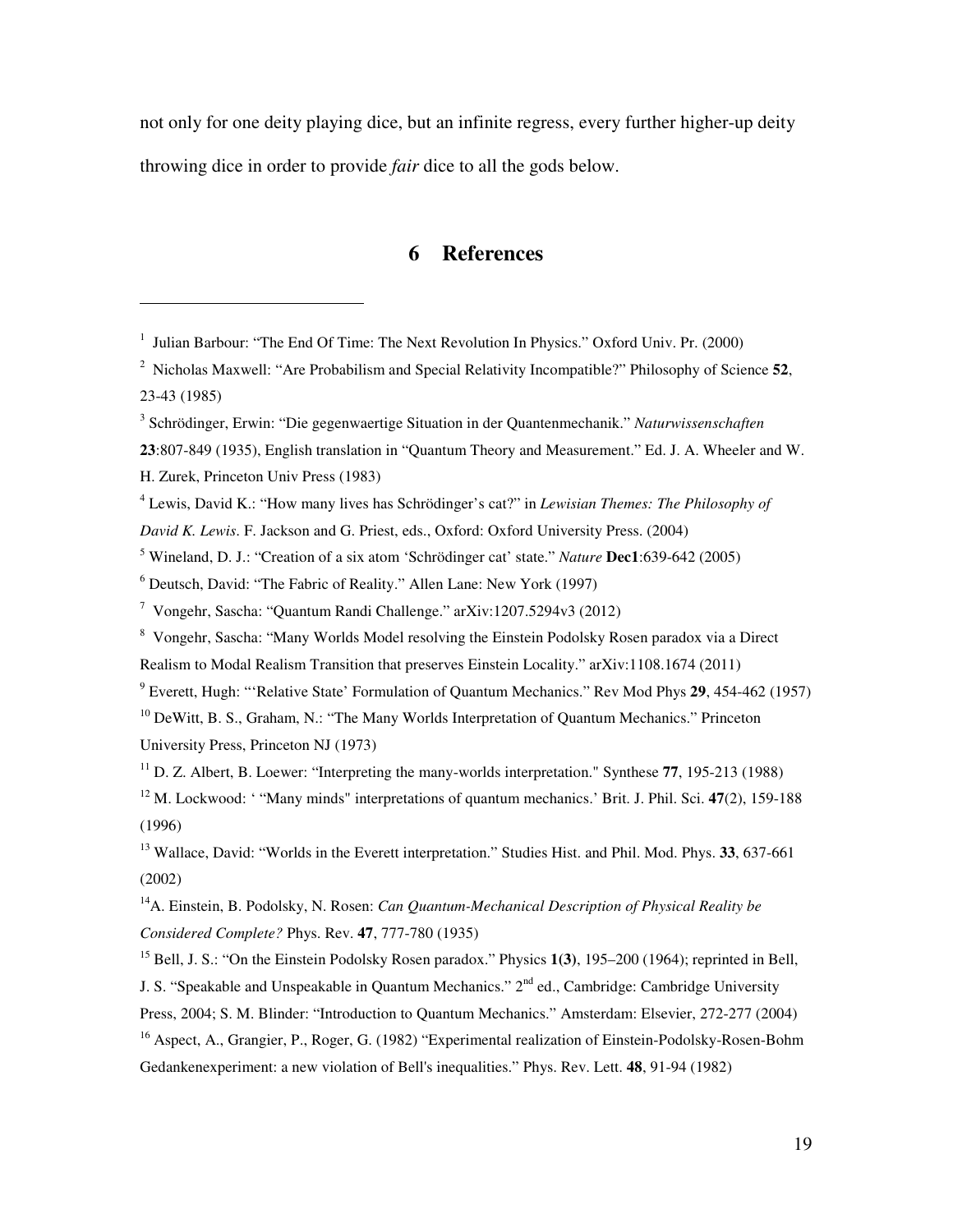<sup>17</sup> Aspect, A., P. Grangier, G. Roger: "Experimental Tests of Realistic Local Theories via Bell's Theorem." Phys. Rev. Letters **47**, 460-63 (1981)

<sup>18</sup> Lewis, David Kellogg: "On the Plurality of Worlds." Blackwell (1986)

 $\overline{a}$ 

 $19$  Vongehr, S.: "Metric Expansion from Microscopic Dynamics in an Inhomogeneous Universe." Com Theo Phys **54**(3), 477-483 (2011)

 $^{20}$  Bell, J. S.: "On the problem of hidden variables in quantum mechanics." Rev. Mod. Phys. **38**, 447–452 (1966)

 $21$  G. Kirchmair, F. Zähringer, R. Gerritsma, M. Kleinmann, O. Gühne, A. Cabello, R. Blatt, and C. F.

Roos: "State-independent experimental test of quantum contextuality." Nature **460**, 494-497 (2009)

<sup>22</sup> Parmenides of Elea, e.g.: D. Gallop: Parmenides of Elea. University of Toronto Press (1991)

<sup>23</sup> Page, Don N.: "Cosmological measures without volume weighting." J. Cosm. Astroparticle Phys. **10**,025, 1-24 (2008)

<sup>24</sup> Simon Saunders: "Time, Quantum Mechanics and Decoherence." Synthese 102, 235-266 (1995); S. Saunders and D. Wallace: "Branching and Uncertainty." Brit. J. Phil. Sci. **59**, 293-305 (2008)

<sup>25</sup> D. Wallace: "Language use in a branching Universe." philsci-archive.pitt.edu/archive/00002554 (2005); some of it also in D. Wallace: "Epistemology quantized: circumstances in which we should come to believe in the Everett interpretation." Brit. J. Phil. Sci. **56**, 655-89 (2006)

 $^{26}$  Minsky, Marvin: "The Society of Mind." Simon and Schuster, New York (1988)

<sup>27</sup> Penrose, Roger. 1996. On gravity's role in quantum state reduction. *General relativity and gravitation*. **28**(5): 581-600.

 $28$  W. H. Zurek: "Decoherence, Einselection and the Existential Interpretation." Phil Trans of the R Soc London A**356**, 1793–1820 (1998)

<sup>29</sup> N. Maxwell: "Are Probabilism and Special Relativity Incompatible?" Philosophy of Science **52**, 23-43 (1985)

<sup>30</sup> J.A. Wheeler: *Delayed-Choice Experiments and the Bohr-Einstein Dialogue*, The American Philosophical Society and the Royal Society, pp. 25-37, (1980)

<sup>31</sup> K. Popper: *The Open Universe: An Argument for Indeterminism*, Roman and Littlefield, Lanham, MD (1956)

<sup>32</sup> Gill, R.D.: "Time, Finite Statistics, and Bell's Fifth Position." In *Proc of "Foundation of Probability and Physics – 2" Ser. Math. Modelling in Phys., Engin. And Cogn. Sci*, **5**, (2002) pp. 179-206. Vaxjo Univ. Press, (2003)

<sup>33</sup> Kripke, S. A.: "Naming and Necessity." (revised and enlarged edition) Oxford: Blackwell (1981)

<sup>34</sup> Lewis, D.: "Languages and language." In K. Gunderson (Ed.), Minnesota Studies in the Philosophy of Science 7. Minnesota: Minnesota University Press. (1975) Reprinted in David Lewis, Philosophical Papers 1 (Oxford University Press, Oxford, 1983)